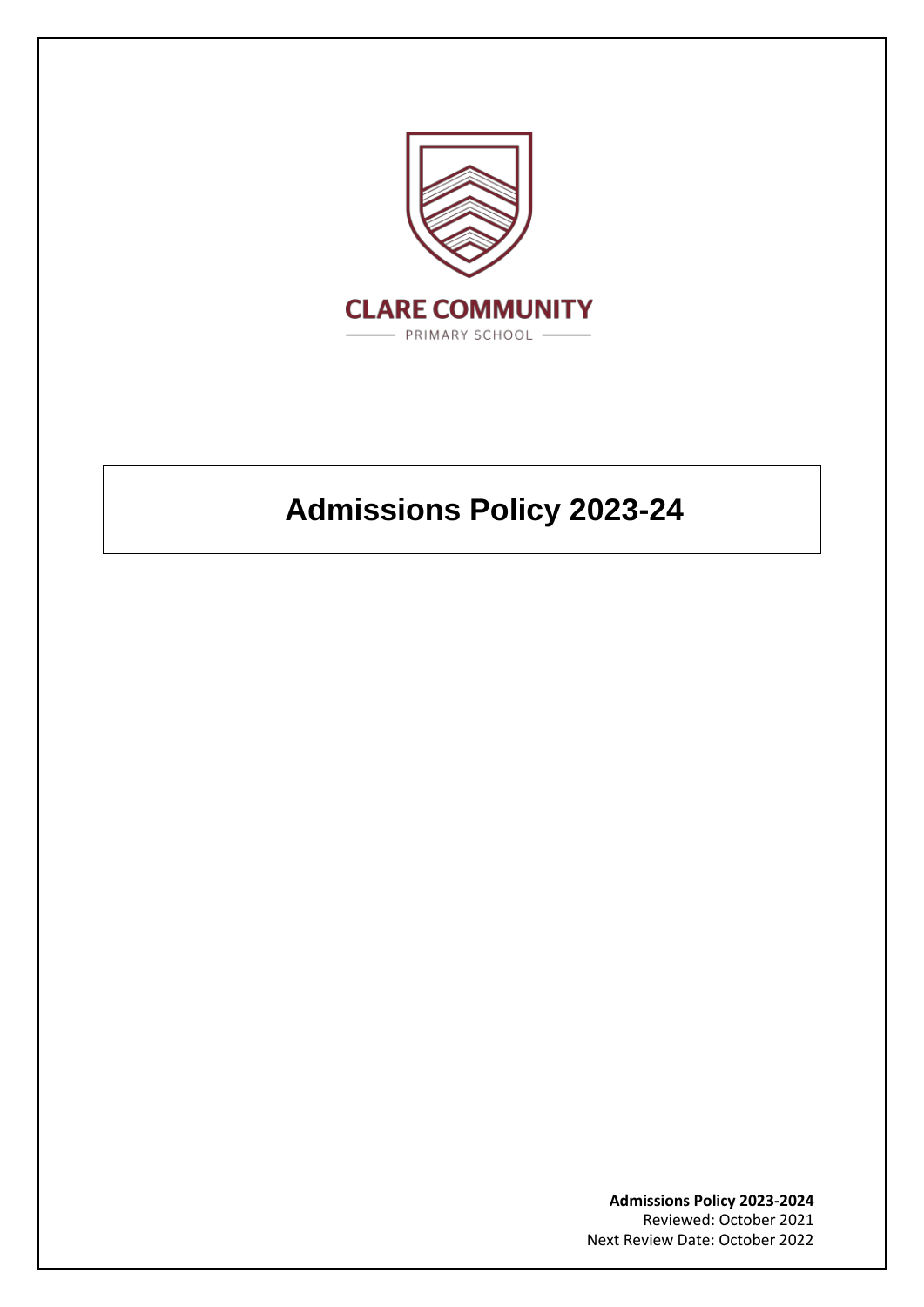# CLARE COMMUNITY PRIMARY SCHOOL

# **Admissions Arrangements for September 2023**

## **Introductory statement**

Clare Community Primary School is a one form entry primary academy school.

## **Published Admission Number**

The school has a Published Admission Number (PAN) of 30 for entry in Reception.

The school will accordingly admit this number of pupils if there are sufficient applications. Where fewer applicants that the published admission number for the relevant year group are received, the Academy Trust will offer places to all those who have applied.

## **Application Process**

Although the school will decide its own admissions, the Local Authority where the child lives will process all normal year of entry admissions and will communicate all admission decisions to applicants.

Normal year of entry applications for children living in Suffolk can be made online at [www.suffolk.gov.uk/admissions o](http://www.suffolk.gov.uk/admissions)r by filling in a paper application form (CAF1) available from Suffolk County Council Admissions Team on 0345 600 0981 (local rate) or from [www.suffolk.gov.uk/admissions.](http://www.suffolk.gov.uk/admissions) Paper applications should be sent to the Admissions Team, Endeavour House, 8 Russell Road, Ipswich IP1 2BX. No completed forms will be accepted at the school. For children living outside of Suffolk, an application for a place at the school should be made through the Local Authority where the child lives.

In year applications should be made direct to the school using form ADM1.

# **Deferred entry for infants**

Parents offered a place in the Reception Year for their child have a right to defer the date their child is admitted, or take the place up part-time, until the child reaches compulsory school age. Places cannot be deferred beyond the beginning of the final term of the school year for which the offer is made.

Children reach compulsory school age on the prescribed day following their 5<sup>th</sup> birthday (or on their fifth birthday if it falls on a prescribed day). The prescribed days are  $31<sup>st</sup>$  August,  $31<sup>st</sup>$ December and 31<sup>st</sup> March.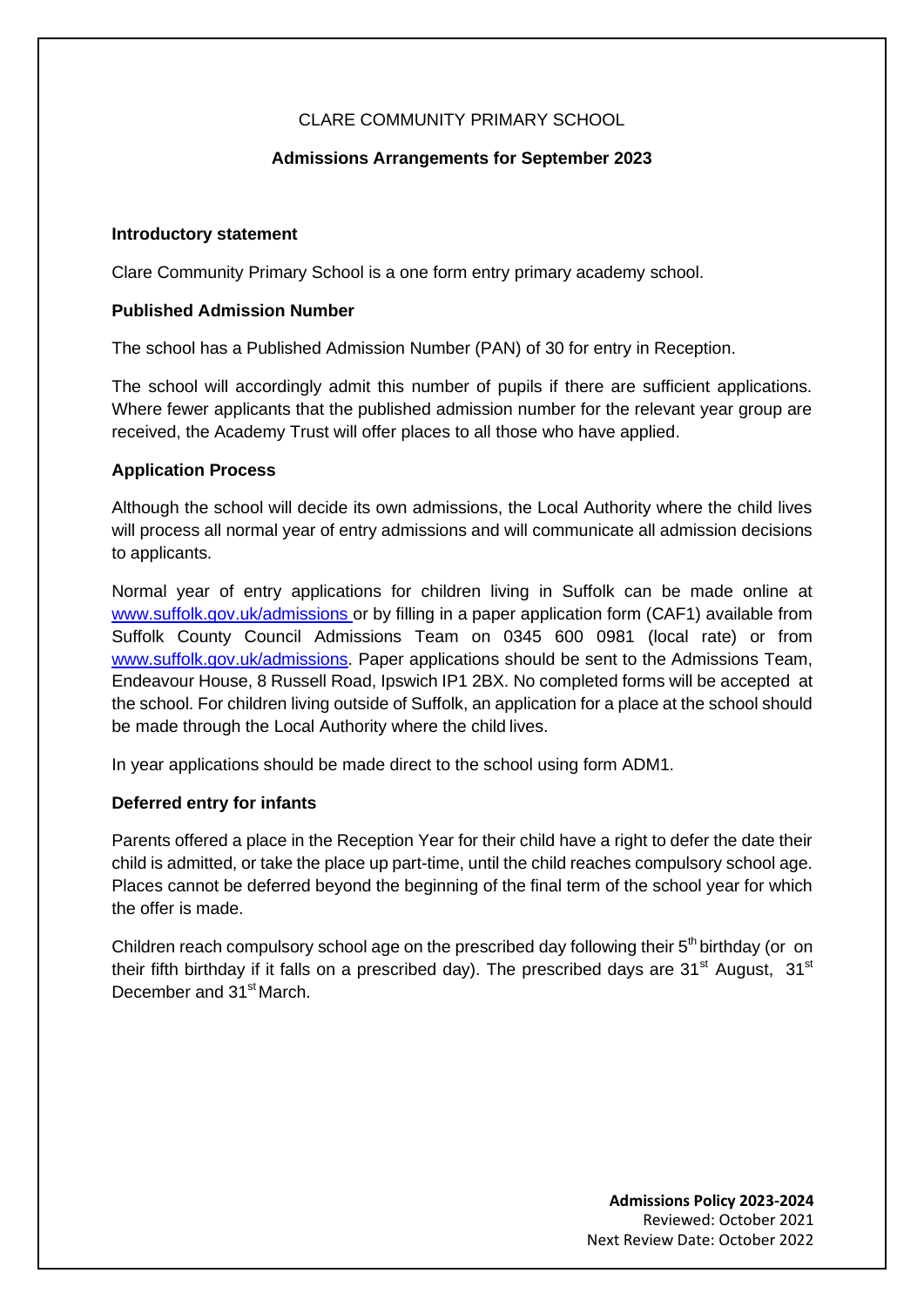## **Oversubscription criteria**

When the school is oversubscribed, after the admission of pupils with an Education, Health and Care plan naming the school, priority for admission will be given to those children who meet the criteria set out below, in priority order:

- 1. Looked after children (children in care) and previously looked after children (children who were looked after, but ceased to be so because they were adopted or become subject to a child arrangements order or special guardianship order, immediately following having been looked after).
- 2. Children who are ordinarily resident in the catchment area and have a sibling currently attending the school where that sibling will still be attendance at the proposed time of the admission of the applicant child.
- 3. Children who are **ordinarily resident** in the catchment area. Places will be allocated in the following priority order:

Children who live nearest to the school. We will measure the distance by a straight line ('as the crow flies'). All straight line distances are calculated electronically by Suffolk County Council using data provided jointly by the Post Office and Ordnance Survey. The data plots the co-ordinates of each property and provides the address- point between which the straight line distance is measured and reported to three decimal places. Where there is more than one home within a single building (for example apartments) we will measure to a single point within that building irrespective of where those homes are located.

- 4. Children who live outside the school's catchment area and have a sibling currently attending the school where the sibling will still be attending at the proposed time of the admission of the applicant child.
- 5. Children who live outside the school's catchment area as set out in the criterion 3 above.

### **Tie-break**

### **Distance tie-breaker**

It is possible that the PAN of the school will be reached in any one of the categories set out above. For this reason, all applications will be prioritised according to the criteria described. Decisions will be made about the offer of places in accordance with those priorities. If it is necessary to use a tie-breaker to distinguish between two or more applications, a distance criterion will be used. We will give priority to the applicants who live nearest to the school as measured by a straight line.

In the unlikely event that two applicants competing for a single place at school live the same distance from the school, the place will be offered to one applicant on the basis of lots drawn by someone independent of the school.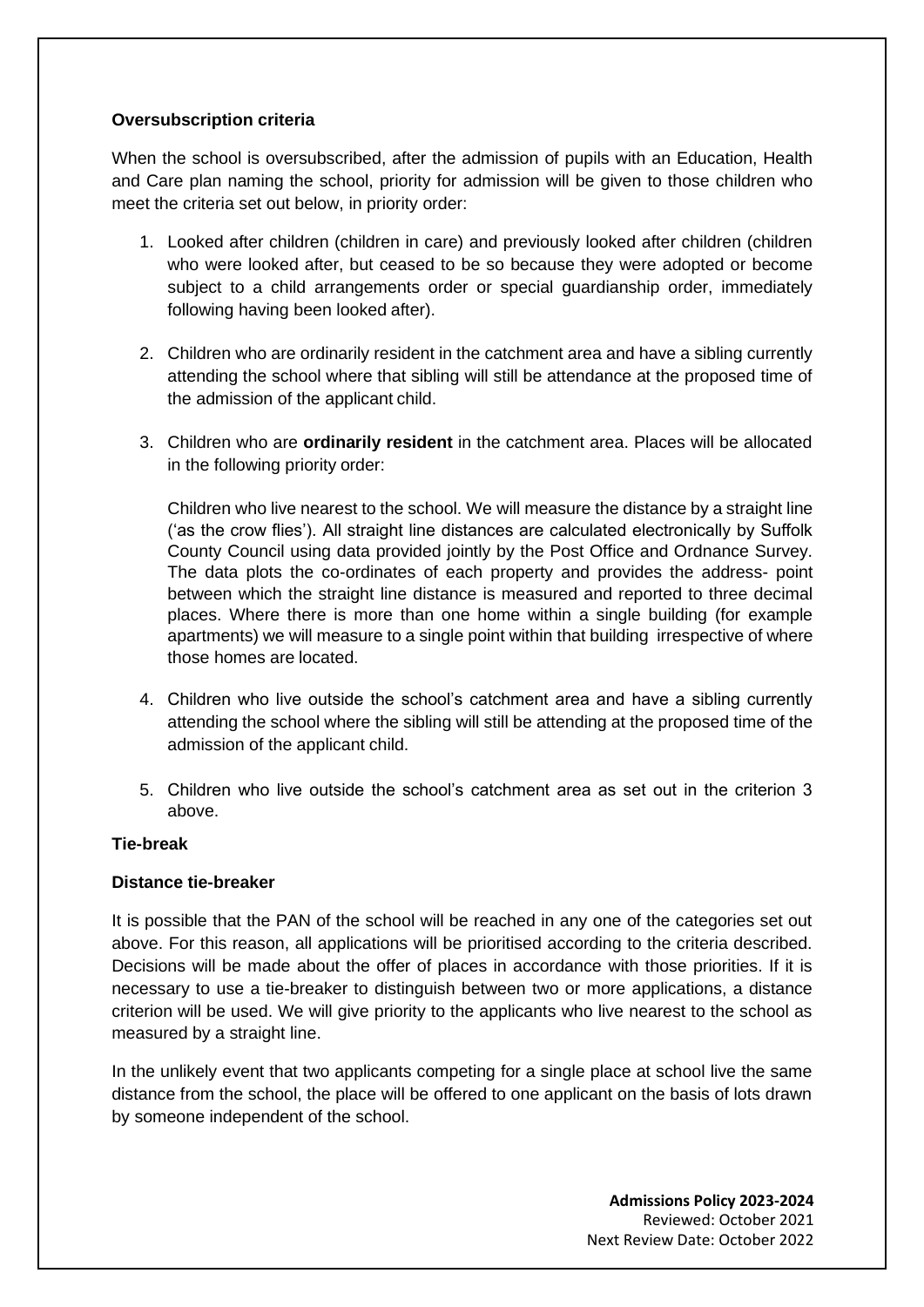If the final place available is offered to a twin, triplet or other multiple births and the remaining sibling(s) would ordinarily be refused, we will offer places to the remaining sibling(s).

## **Definition of terms used**

## **Siblings**

The term "sibling" includes: natural, half, step and adopted brothers and sisters; a child of the partner of the parent/carer; and children who are fostered into the family. In all these cases, the child and their sibling will both be living at the same address (that is where the child is ordinarily resident) in a single family unit. This means that children from different family units, where those separate families are living together at the same address, are not considered siblings under this criterion.

## **Home address**

By ordinarily resident we mean the place where your child usually lives. We consider this to be where they sleep overnight. We may need proof of this address. If you use another address to give the impression that your child lives at a different address to where they are ordinarily resident, such as a second home or a grandparent's address, so that you have a higher priority for a place at that school; we consider this to be a fraudulent application. Where a child lives at two or more addresses, each for part of the week, the address at which the child is ordinarily resident will be considered to be the address that the child lives at for most of the week (excluding weekends and school holidays). Separate evidence in writing from each parent must be provided to confirm the child's living arrangements at the time of application.

### **Catchment area**

This is the area the school serves. We cannot guarantee you child a place at their catchment area school.

- Catchment area maps are available online at :- [www.suffolk.gov.uk/catchmentmaps](http://www.suffolk.gov.uk/catchmentmaps)
- If you live near to a boundary line on the map please check your address against the catchment area parish/village and street lists for towns at: [www.suffolk.gov.uk/admissions](http://www.suffolk.gov.uk/admissions)
- If you would like a copy of the map or list sent to you, or you are unsure of your catchment are please call the Admissions Team on 0345 600 0981

A catchment area map is also available from the School office.

### **Twins, triplets and other multiple births**

If the final place available at the school is offered to a twin, triplet or other multiple births and the remaining sibling(s) would ordinarily be refused, we will offer places to the remaining sibling(s) at the school. The law permits this even where this would mean that more than 30 pupils would be admitted to an infant class.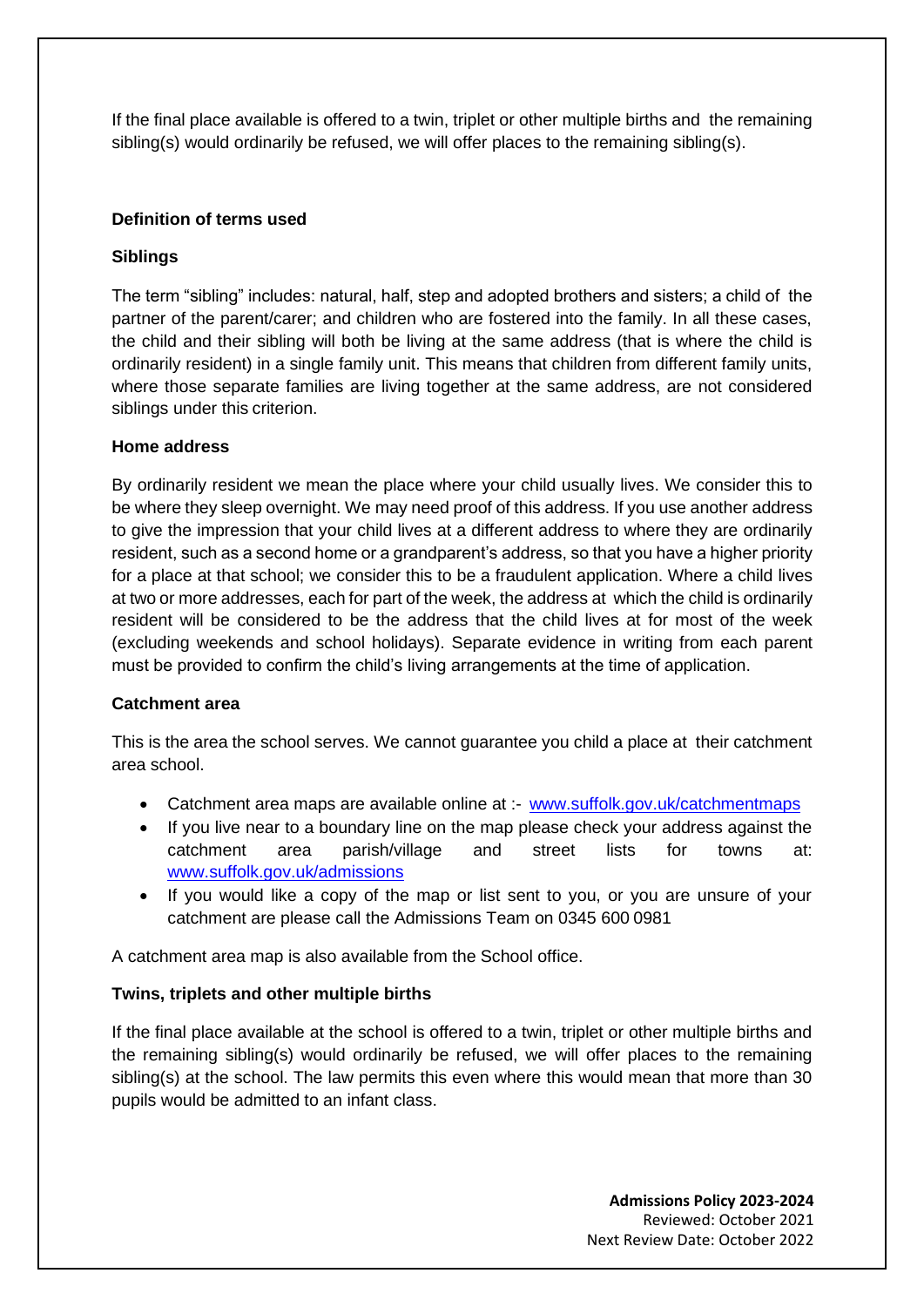### **Late applications**

All applications received by the Local authority after the deadline will be considered to be late applications. Late applications will be considered after those received on time. If you were unable to apply by the closing date, and the Local Authority agree that there are very exceptional reasons for an application being late. It will be considered as on time if it is received by the exceptional late date in the Co-ordinated Admissions Scheme and evidence is provided with your application. This only applies in circumstances outside your control which made it impossible for the application to have been made on time. Further information is available from the Local Authority on 0345 600 0981 or at [www.suffolk.gov.uk/admissions.](http://www.suffolk.gov.uk/admissions)

### **Admission of children outside their normal age group**

It is expected that children will normally be educated within their chronological year group. However, we will make decisions on the basis of the circumstances of each case and in the best interests of the child concerned in line with the School Admission Code.

You make a request to the school in writing. This will need to include, where relevant, any supporting evidence. We will make a decision on the request, taking into account the views of the Headteacher. We will write to you with the outcome including the reasons for the decision. If the request is refused, you will be given the details of how to complain to the school.

A CAF1 Application form must be sent to Suffolk County Council along with the decision letter from the school and other relevant evidence by the national closing date. Even if the request is agreed there is no guarantee there will be a place available.

### **Waiting lists**

The school will operate a waiting list for each year group. Where in any year the school receives more applications for places than there are places available, a waiting list will operate until 31<sup>st</sup> December for the Reception year group and the last day of the Summer Term for all other year groups. The school will contact parents to ascertain if they wish for their child to stay on the Reception list (beyond 31<sup>st</sup> December) by that date. This will be maintained by the school and it will be open to any parent to ask for his or her child's name to be placed on the waiting list, following an unsuccessful application. The waiting lists will close at the end of the Summer Term.

Children's position on the waiting list will be determined solely in accordance with the oversubscription criteria. Where places become vacant they will be allocated to children on the waiting list in accordance with the oversubscription criteria.